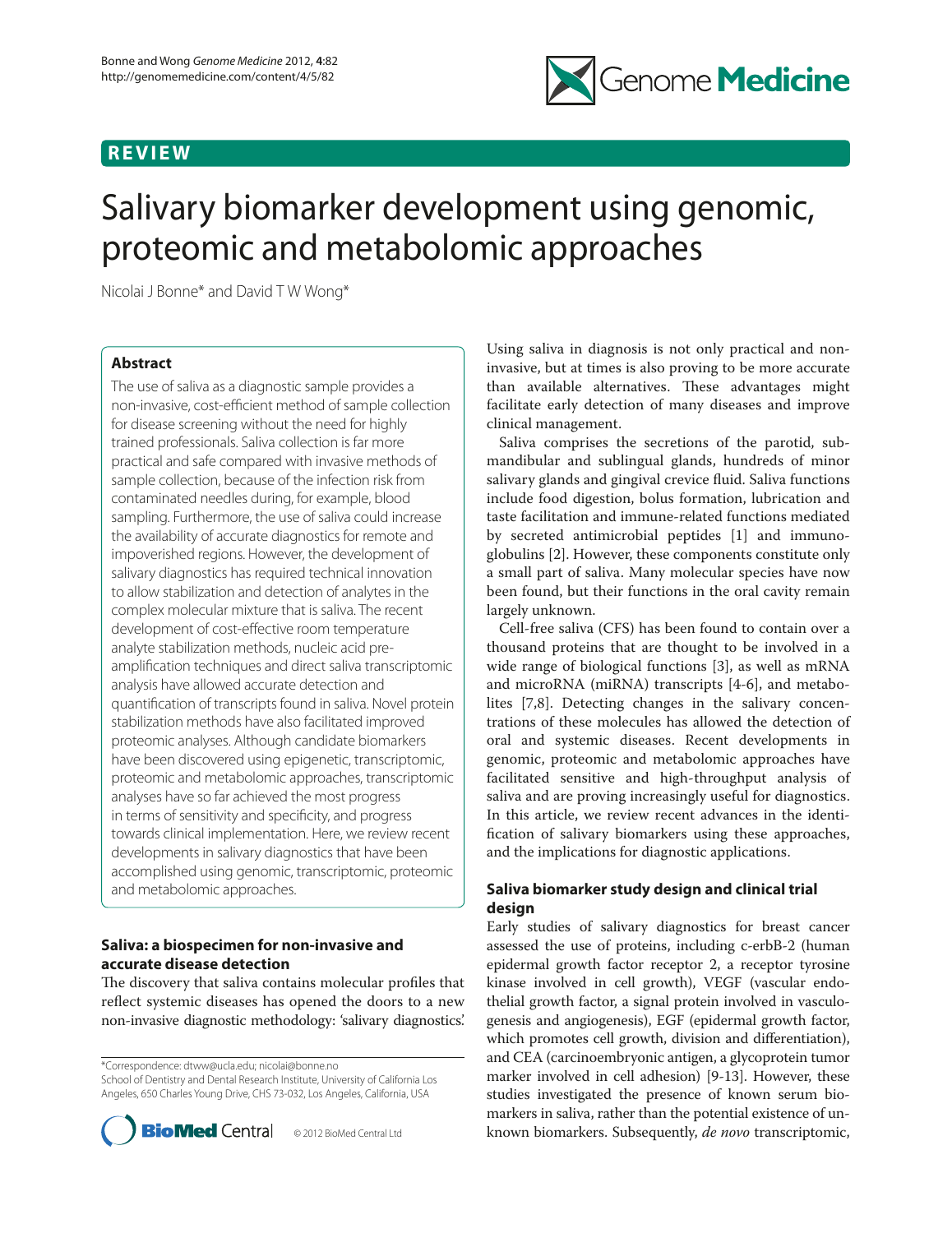proteomic and metabolomic approaches [5‑8,14-17] have allowed the discovery and validation of salivary biomarker profiles for breast, oral, pancreatic and lung cancers, and periodontitis.

Stringent testing of biomarker performance, including verification and validation, is necessary before clinical application. Although there have been dramatic advances in biotechnology and biomarker research in the last decade, there have been relatively few successful clinical trials of biomarkers, compared with therapeutic research. Therapeutic research utilizes randomized placebocontrolled blinded clinical trials with internationally agreed standards in the evaluation of definitive clinical endpoints and outcomes. Analogous standards for biomarker research did not exist until 2008 with the proposal of prospective specimen collection and retrospective blinded evaluation (PRoBE) study design [18]. PRoBE incorporates prospective specimen collection from the target population, collected in a blinded fashion with no knowledge about patient outcomes. After outcome has been determined, patients and control subjects are selected randomly and their specimens tested. We expect that the application of PRoBE will greatly facilitate the transfer of salivary diagnostics to the clinic.

In the following sections we review recent advances made in the salivary biomarker field using genomic, epigenomic, transcriptomic, proteomic and metabolomic approaches. Tables 1 and 2 describe biomarkers that have been characterized and might be potentially useful for clinical applications.

# **The salivary genome and epigenome**

Salivary genetic and epigenetic analysis provides insight into the presence of invading pathogens, and aberrant gene transcription profiles that directly reflect pathological genetic processes pertaining to, for example, cancers. This section discusses the most recent advances in genetic and epigenetic biomarker research. Table 1 gives details of promising genetic and epigenetic salivary biomarkers reported for oral, and head and neck cancers.

The salivary genome consists of DNAs representing the genome of the individual, oral microbiota and infecting DNA viruses. The quality and yield of DNA that can be obtained from saliva is relatively good compared with blood and urine, can be used for genotyping, amplification or sequencing [19], and can be stored long-term without significant degradation [20]. As such, salivary DNA is a robust analyte for diagnostics, but is limited to reflecting presence or absence of specific genes, alteration to sequences (mutation) and methylation status, and cannot provide information on upregulation and downregulation of gene expression.

The potential for salivary diagnosis of Epstein-Barr virus (EBV)-associated nasopharyngeal carcinoma (NPC)

using quantitative PCR (qPCR) was reported in 2011 [21]. This method achieved a detection rate of 80%, significantly less sensitive than serological methods (>90%). Also results were somewhat inconsistent with previous reports, as viral load was significantly higher in saliva post-therapy compared with pre-therapy. The authors suggested that this might have been due to decreased salivary flow rates caused by radiotherapy. However, higher levels of EBV DNA in T3/T4 stage NPC compared with T1/T2 stage NPC were reported, which is in agreement with other studies [21].

Aberrant methylation of tumor suppressor genes is common in cancer cells, and in oral squamous cell carcinoma (OSCC) hypermethylation has been linked with several cancer-related alterations of dysplastic oral epithelium [22]. Promoter hypermethylation has been reported in premalignant OSCC lesions and in head and neck squamous cell carcinoma (HNSCC), showing potential as a biomarker for early detection of primary and relapsing OSCC or HNSCC [23-28] (Table 1). Furthermore, methylation array analysis of DNA extracts from preoperative saliva, postoperative saliva, and tissue samples from patients with OSCC and from saliva from normal individuals showed significant differences in methylation patterns between preoperative and postoperative OSCC and between preoperative OSCC and control saliva samples. Gene panels were constructed that had low-to-moderate sensitivity and good-toexcellent specificity for OSCC [27] (Table 1).

Quantitative methylation specific PCR (Q-MSP) has shown promise for the development of biomarkers for HNSCC. Carvalho *et al.* [29] studied tumor-suppressor gene hypermethylation in salivary rinses from pre-treatment HNSCC patients using Q-MSP. More than half of the study population was found to have methylation of at least one of the selected genes and had significantly reduced overall survival (Table 1). Early epigenetic attempts have been limited to approaches utilizing candidate genes or cell-culture-based discovery, with validation using well-characterized pathology specimens from homogeneous cohorts. Guerrero-Preston *et al.* [30] sought to overcome these limitations by using a new study design. To identify differentially methylated genes that could distinguish OSCC or HNSCC tumors from normal tissue, they used clinically defined samples from populations with different risk profiles, high-density promoter methylation platforms, publicly available expression arrays, two-stage design ('discovery screen' and 'prevalence screen') and Q-MSP in a phase I biomarker development trial. This approach aims to improve phase I trials, so that only robust biomarkers are assessed in phase II trials. The discovery screen found that promoter methylation in *KIF1A*, *HOXA9*, *NID2* and *EDNRB* genes had a moderate-to-substantial correlation with clinical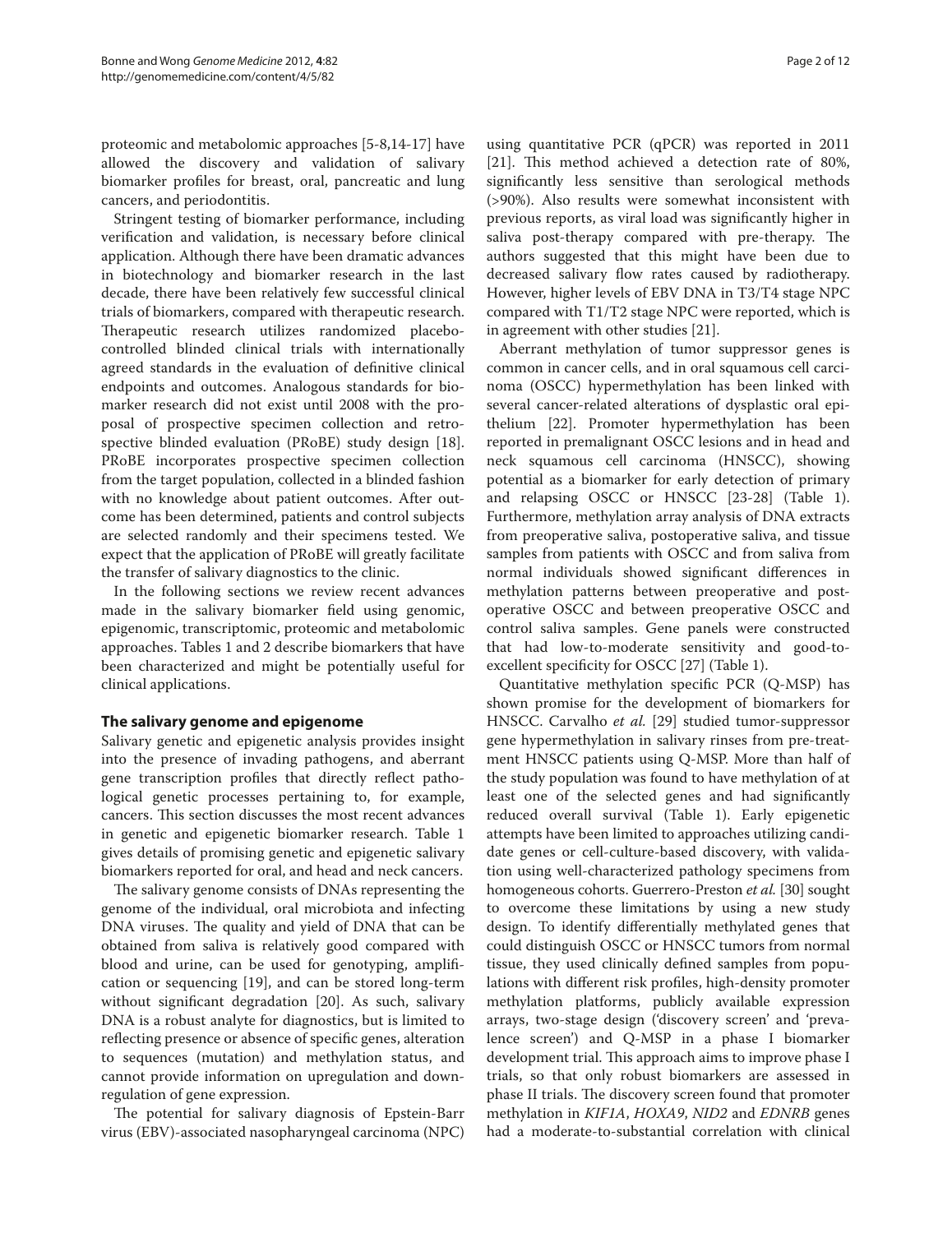| Approach                                        |                                                                                                                                                           | <b>Markers</b>                                                                                                       | Sensitivity/<br>specificity (%)/AUC                                                                |
|-------------------------------------------------|-----------------------------------------------------------------------------------------------------------------------------------------------------------|----------------------------------------------------------------------------------------------------------------------|----------------------------------------------------------------------------------------------------|
| Epigenomics                                     | Candidate from previous study, Q-MSP analysis<br>(HNSCC) [29]                                                                                             | DAPK, DCC, MINT-31, TIMP-3, p16, MGMT, CCNA1                                                                         | <b>NR</b>                                                                                          |
|                                                 | Candidate gene selection based on a previous<br>study, Q-MSP discovery and validation (HNSCC)<br>$[23]$                                                   | MINT31, CCNA1, DCC, DAPK, p16                                                                                        | 34.1/91.8/0.63                                                                                     |
|                                                 |                                                                                                                                                           | MINT31, CCNA1, p16                                                                                                   | 24.0/97.1/0.61                                                                                     |
|                                                 | Candidate from previous study, Q-MSP discovery<br>and validation (HNSCC) [25]                                                                             | KIF1A, EDNRB                                                                                                         | 77.4/93.1/NR                                                                                       |
|                                                 | Candidate from previous study, Q-MSP<br>assessment (HNSCC) [26]                                                                                           | <b>EDNRB</b>                                                                                                         | 65/51/0.61                                                                                         |
|                                                 | Discovery by methylation array (OSCC) [27]                                                                                                                | GABRB3_E42_F, IL11_P11_R, INSR_P1063_R, NOTCH3_E403_F,<br>NTRK3_E131_F, PXN_P308_F                                   | 77/83/NR                                                                                           |
|                                                 |                                                                                                                                                           | ADCYAP1_P455_R, CEBPA_P706_F, EPHA5_E158_R, FGF3_<br>E198_R, HLF_E192_F, IL11_P11_R, INSR_P1063_R, NOTCH3_<br>E403 F | 69/96/NR                                                                                           |
|                                                 |                                                                                                                                                           | ERBB4_P255_F, IL11_P11_R, PTCH2_P37_F, TMEFF1_P234_F,<br>TNFSF10 E53 F, TWIST1 P44 R                                 | 62/100/NR                                                                                          |
|                                                 | Discovery with HumanMethylation27 DNA assay,<br>validation with Q-MSP [30]                                                                                | HOXA9, NID2                                                                                                          | 50/90/0.77                                                                                         |
| Transcriptomics                                 | Microarray discovery and qPCR validation (OSCC)<br>$[4]$                                                                                                  | IL8, IL1B, OAZ1, SAT                                                                                                 | 91/91/0.95                                                                                         |
|                                                 | gRTPCR and ELISA validation of previously<br>reported candidates [67]                                                                                     | IL-8, SAT, H3F3A, S100P                                                                                              | 71/89/0.81                                                                                         |
|                                                 |                                                                                                                                                           | IL-8, IL-1B, SAT, OAZ1                                                                                               | 79/77/0.86                                                                                         |
|                                                 |                                                                                                                                                           | IL-8, IL-1B, SAT, DUSP1                                                                                              | 80/77/0.85                                                                                         |
|                                                 |                                                                                                                                                           | IL-8, IL-1B, S100P, OAZ1                                                                                             | 64/86/0.78                                                                                         |
|                                                 |                                                                                                                                                           | IL-8, SAT, OAZ1, S100P                                                                                               | 87/56/0.75                                                                                         |
|                                                 | Discovery and validation by RT-preamp-qPCR<br>$(OSCC)$ $[6]$                                                                                              | miR-200a                                                                                                             | NR/NR/0.65                                                                                         |
|                                                 |                                                                                                                                                           | miR-125a                                                                                                             | NR/NR/0.62                                                                                         |
|                                                 | Candidate gene selection based on previous<br>study, qRT-PCR quantification [57]                                                                          | $miR-31$                                                                                                             | 80/68/0.82                                                                                         |
| Proteomics                                      | Discovery by C4 RP-LC and capillary reversed-<br>phase LC with quadruple time-of-flight MS and<br>validation by ELISA and immunobiotting (OSCC)<br>$[15]$ | M2BP, profilin, CD59, MRP14, catalase                                                                                | 90/83/0.93                                                                                         |
|                                                 | ELISA assessment and qPCR confirmation [65]                                                                                                               | $IL-8$                                                                                                               | 86/97/0.98                                                                                         |
| Combination<br>of proteomic/<br>transcriptomics | Reproducibility study of validated biomarkers<br>using ELISA and gRT-PCR (OSCC) [46]                                                                      | Proteins: IL-1B, IL-8 and M2BP                                                                                       | 0.89/0.78/0.86<br>0.67/0.96/0.85,<br>0.82/0.84/0.88 for<br>OSCC total/T1-T2/T3-<br>T4 respectively |
|                                                 |                                                                                                                                                           | mRNAs: IL-8, IL-1B, SAT1, S100P                                                                                      |                                                                                                    |
| Metabolomics                                    | ULC/Q-TOF-MS (OSCC) [8]                                                                                                                                   | Valine, lactic acid                                                                                                  | 86.5/82.4/0.89                                                                                     |
|                                                 | Discovery by CE-TOF-MS-based metabolomics [7] Taurine, piperidine and a peak at 120.0801 m/z                                                              |                                                                                                                      | NR/NR/0.87                                                                                         |

# **Table 1. Promising oral, and head and neck cancer salivary biomarkers discovered using epigenomics, transcriptomics, proteomics and metabolomics**

AUC, area under curve; CE-TOF-MS, capillary electrophoresis time-of-flight mass spectrometry; ELISA, enzyme-linked immunosorbent assay; HNSCC, head and neck squamous cell carcinoma; LC, liquid chromatography; MS, mass spectrometry; NR, not reported; OSCC, oral squamous cell carcinoma; Q-MSP, quantitative methylation-sensitive PCR; qPCR, quantitative PCR; qRT-PCR, quantitative reverse transcription PCR; RT-preamp-qPCR, reverse transcription preamplification quantitative PCR; ULC/Q-TOF-MS, ultraperformance liquid chromatography coupled with quadruple/time-of-flight mass spectrometry; C4 RP-LC, C4 reversed-phase liquid chromatography.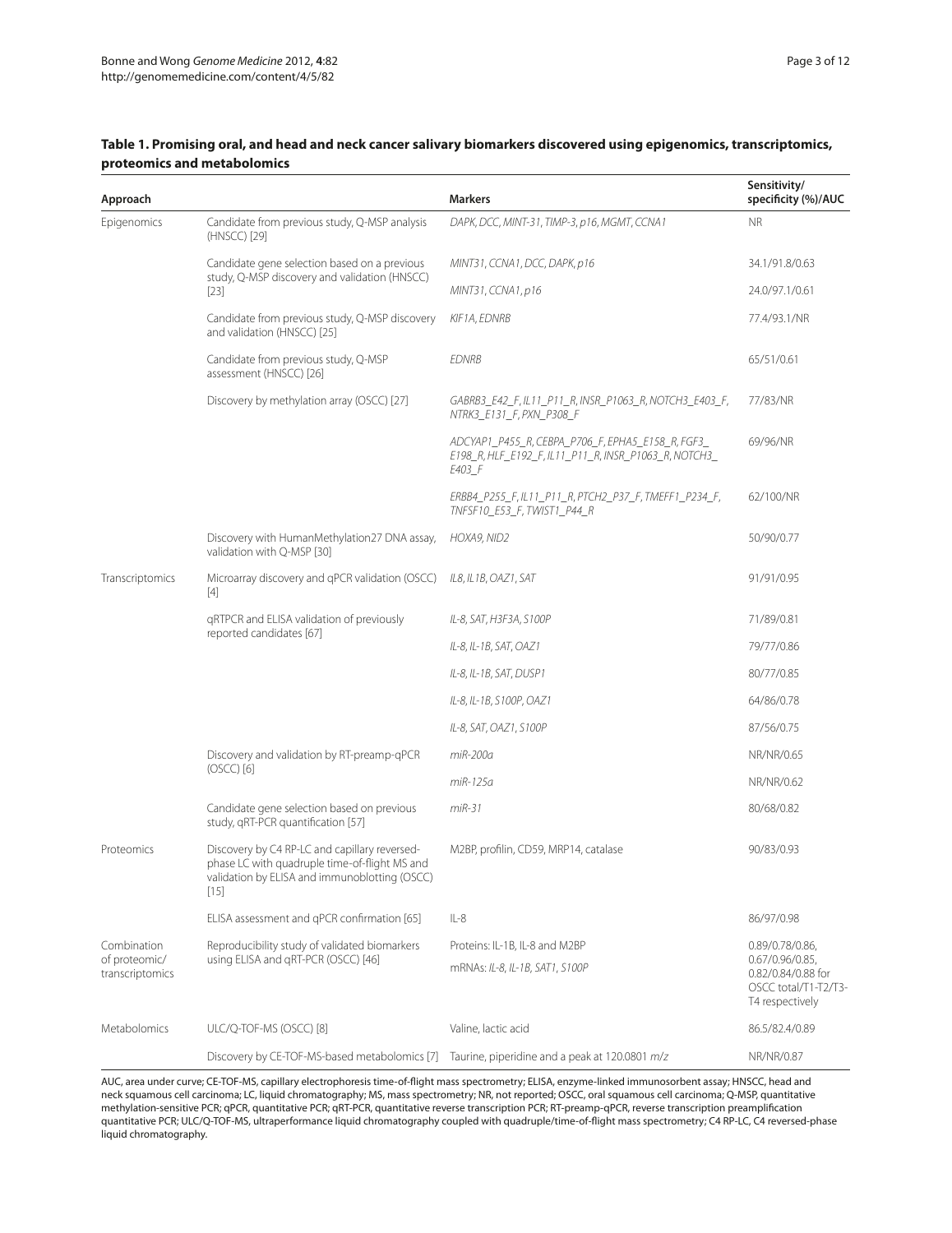| Approach                                                  |                                                                                                                                                       | <b>Markers</b>                                                                                          | Sensitivity/<br>specificity (%)/AUC |
|-----------------------------------------------------------|-------------------------------------------------------------------------------------------------------------------------------------------------------|---------------------------------------------------------------------------------------------------------|-------------------------------------|
| Transcriptomics                                           | Affymetrix array discovery and gRT-PCR<br>validation (pancreatic cancer) [5]                                                                          | KRAS, MBD3L2, ACRV1, DPM1                                                                               | 90.0/95.0/0.97                      |
|                                                           | Microarray discovery and qRT-PCR verification<br>and pre-validation (lung cancer) [84]                                                                | CCNI, EGFR, FGF19, FRS2, GREB1                                                                          | 93.75/82.8/0.93                     |
|                                                           | ELISA assessment (periodontal disease) [81]                                                                                                           | $MIP-1a$                                                                                                | 94/92.7/0.94                        |
|                                                           | Multiplex protein array discovery. Markers for<br>distinguishing high and low responders to<br>treatment for gingivitis (periodontal disease)<br>[61] | IL-6, IL-8                                                                                              | NR/NR/0.81 (HR) and<br>$0.72$ (LR)  |
| Proteomics                                                | Two-dimensional gel electrophoresis and LC-<br>MS-MS (lung cancer) [59]                                                                               | Calprotectin, AZGP1, haptoglobin hp2                                                                    | 88.5/92.3/0.9                       |
| Combination<br>proteomic/<br>transcriptomic<br>approaches | Discovery by 2D-DIGE and RT-PCR/Affymetrix,<br>validation by qRT-PCR (breast cancer) [14]                                                             | mRNAs: CSTA, TPT1, IGF2BP1, GRM1, GRIK1, H6PD, MDM4,<br>S100A8                                          | 83/97/92% accuracy                  |
|                                                           |                                                                                                                                                       | Protein: CA6                                                                                            |                                     |
| Metabolomics                                              | Discovery by CE-TOF-MS-based metabolomics<br>(pancreatic cancer) [7]                                                                                  | Leucine with isoleucine, tryptophan, valine, glutamic acid,<br>phenylalanine, glutamine, aspartic acid  | NR/NR/0.99                          |
|                                                           | Discovery by CE-TOF-MS-based metabolomics<br>(breast cancer) [7]                                                                                      | <b>NR</b>                                                                                               | NR/NR/0.97                          |
|                                                           | Discovery by SERS (lung cancer) [17]                                                                                                                  | Unidentified peak wavelengths; 822, 884, 909, 925, 1009,<br>1,077, 1,369, 1,393, 1,721 cm <sup>-1</sup> | 94/81/86% accuracy                  |

#### **Table 2. Promising salivary biomarkers for other diseases discovered using transcriptomics, proteomics and metabolomics**

AUC, area under curve; CE-TOF-MS, capillary electrophoresis time-of-flight mass spectrometry; ELISA, enzyme-linked immunosorbent assay; HR, high responder; LC-MS-MS, liquid chromatography-tandem mass spectrometry; LR, low responder; NR, not reported; qRT-PCR, quantitative reverse transcription PCR; RT-PCR, reverse transcription PCR; SERS, surface-enhanced Raman spectroscopy; 2D-DIGE, two-dimensional difference gel electrophoresis.

diagnosis. The prevalence screen showed a near perfect correlation between *HOXA9* and *NID2* promoter hypermethylation and histological diagnosis. The combined analysis of these two genes resulted in 94% sensitivity, 97% specificity and an area under the receiver operating characteristic curve (AUC) of 0.97 in tissue samples. However, the performance was far lower using saliva samples, with very low sensitivity [30] (Table 1).

The Human Oral Microbe Identification Microarray (HOMIM) has recently been developed comprising an oligonucleotide microarray based on 16S rRNA, and has allowed profiling and monitoring of changes in the oral microbiota [31]. Alterations in the oral bacterial profile have been found to correlate with several diseases, including pancreatic, oral and lung cancer [32], colonic neoplasia and extracolonic malignancy [33], cardiovascular and cerebrovascular disease [34-36], and preterm birth [37], and these findings are being explored as potential salivary diagnostic approaches.

# **The salivary transcriptome**

mRNAs and miRNAs are secreted from cells into the extracellular milieu and can be found in biofluids that are distant to the cellular sources [6,38,39]. In a diseased state, transcription of specific mRNAs and miRNAs is altered. Although the validity of salivary RNAs for the development of biomarkers with diagnostic potential initially received some criticism [40], this approach is now widely accepted. However, the precise sources of salivary RNAs and other molecules remain unclear (for further discussion see Box 1).

Standard procedures for salivary mRNA analysis previously required low temperatures and time-consuming and costly mRNA isolation, which impeded clinical application. Now, simple methods of stabilizing mRNA in saliva samples have been developed, allowing room temperature storage without stabilizing agents, and sample analysis without further processing: so-called 'direct-saliva-transcriptomic-analysis' [41]. However, this approach still involves centrifugation. An alternative method has been described [42], but was based on the use of a costly stabilizing agent. As such, neither method is completely practical for all applications. Salivary and plasma mRNAs can be surprisingly stable. The mechanism that confers such stability is currently unknown; however, AU-rich element (ARE) sequence motifs in the 3' UTR regions of transcripts can recruit ARE-binding proteins, thereby controlling stability [43].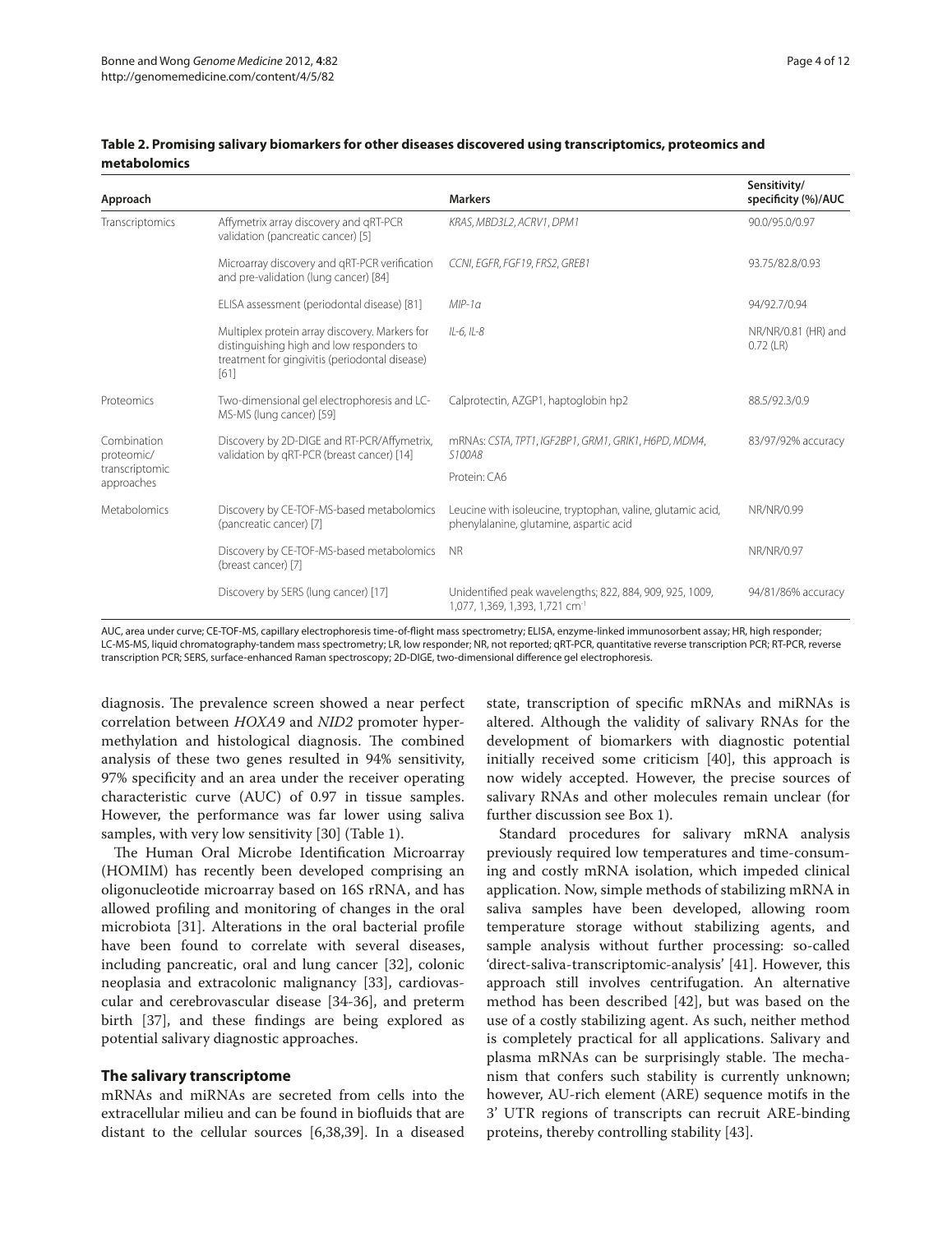#### **Box 1. Salivary biomarkers: where do they come from?**

Accumulating evidence suggests that some salivary biomarkers could derive from systemic sources. Gao *et al*. [90] showed that altered salivary gland tissue production of transcription factors might account for a large proportion of upregulated and downregulated gene expression in the saliva of tumor-bearing mice, and that tumor-derived ectopic nerve growth factor could induce production of the transcription factor Egr-1 in salivary glands. Therefore, the salivary transcriptomic profile might be composed of transcripts originating in distant diseased tissues and transcripts originating in salivary glands, and altered expression levels of these transcripts might be caused by transcription factors originating in distant tissues.

#### **Exosomes**

Exosomes might be involved in transport of systemic biomarkers to saliva or transport of effectors of salivary gland transcriptional machinery from blood to the salivary glands. These membrane bound microvesicles of 30 to 100 nm in diameter and endocytic origin [91] are secreted by many cell types in diseased and non-diseased states. Exosomes contain protein, RNA and DNA, and have been found in most body fluids, including saliva [92-95]. Using *in vitro* methods, studies have shown that exosomes secreted from one cell can be taken up by other cells and can influence the receiving cell's transcriptional signature [92,96,97]. Intercellular communication via exosomes can also occur between normal cells and cancer cells and between cancer cells and distant sites. This has been suggested as a mechanism by which cancer cells prepare distant sites for receiving metastatic cells [98,99]. Exosomes protect their contents from enzymatic degradation, suggesting a role in intercellular transport of molecules [6,97,100]. Similarities between serum and saliva biomarker profiles and the co-existence of exosomes in saliva and serum [101] also suggest the involvement of exosomes in transport of salivary biomarkers. Furthermore, a recent *in vitro* investigation showed that tumor-derived exosomes can interact with salivary gland cells and activate their transcriptional machinery [102].

Microarray technology has allowed high-throughput saliva analysis and is the current gold standard for identifying saliva transcripts. The salivary transcriptome is profiled using microarrays and validated with qPCR. However, due to the low concentration of some biomarkers and occasional small sample volume, further innovations in technology have been required. Hu *et al.* [44] has overcome these limitations by two developments: a universal mRNA-amplification method for microarray discovery, and a multiplex pre-amplification method for qPCR validation. Moreover, the multiplex pre-amplification method allows the simultaneous detection of many transcripts, providing cost-effective screening and quantitative measurement using a relatively small amount of pre-amplified product. In the following sections, we discuss advances in transcriptomic analysis of mRNAs and miRNAs using saliva samples.

#### **mRNA**

Characterization of mRNA profiles in body fluids provides insights into gene transcription in normal and disease states. There have been several advances in transcriptomic salivary mRNA biomarker characterization in the last 4 years. As discussed in this section, salivary mRNA biomarkers have been pursued for a number of diseases, including OSCC, primary Sjögren's syndrome, pancreatic cancer and ovarian cancer, and they have proved to be sensitive, specific and accurate.

Transcriptomic biomarkers for primary Sjögren's syndrome have undergone preclinical validation [45], and mRNA biomarkers for OSCC previously discovered in a US cohort [4] have been found to detect OSCC in a cohort of different ethnicity [46]. Discovery and validation of transcriptomic salivary biomarkers has been per‑ formed for breast cancer using Affymetrix HG-U133-Plus-2.0 array discovery and preclinical validation in an independent cohort using RT-qPCR [14]. Applying PRoBE design [18], Zhang *et al.* [5] identified salivary mRNA biomarkers for pancreatic cancer with excellent sensitivity and specificity. Importantly, these biomarkers could also distinguish pancreatic cancer from chronic pancreatitis with excellent sensitivity and specificity (both 96.7%). Also, the ovarian cancer salivary transcriptome profile was discovered in a clinical case controlled study using Affymetrix HG-U133-Plus-2.0 array and then validated with qPCR by Lee *et al.* [47] (Table 2).

Recently, Spielmann *et al.* [48] used massively parallel sequencing to determine nucleotide sequences for each salivary RNA. The salivary transcriptome of unstimulated CFS and whole saliva (WS) from healthy human subjects was profiled: 25% of the sequences from CFS corresponded with the human genome and approximately 30% corresponded with the human oral microbiome. In CFS and WS, more than 4,000 genes and non-coding functional sequences of human and microbial origin combined were detected.

#### **miRNA**

miRNAs are short (19 to 25 nucleotides) RNA transcripts associated with post-transcriptional regulation by the RNA-induced silencing complex [49,50]. These RNAs have been well characterized and found to play roles in cell growth, differentiation, apoptosis, pathogen-host interactions and stress responses and immune function, and are found in saliva [51-53]. Just as with salivary mRNA, salivary miRNA is surprisingly stable, and this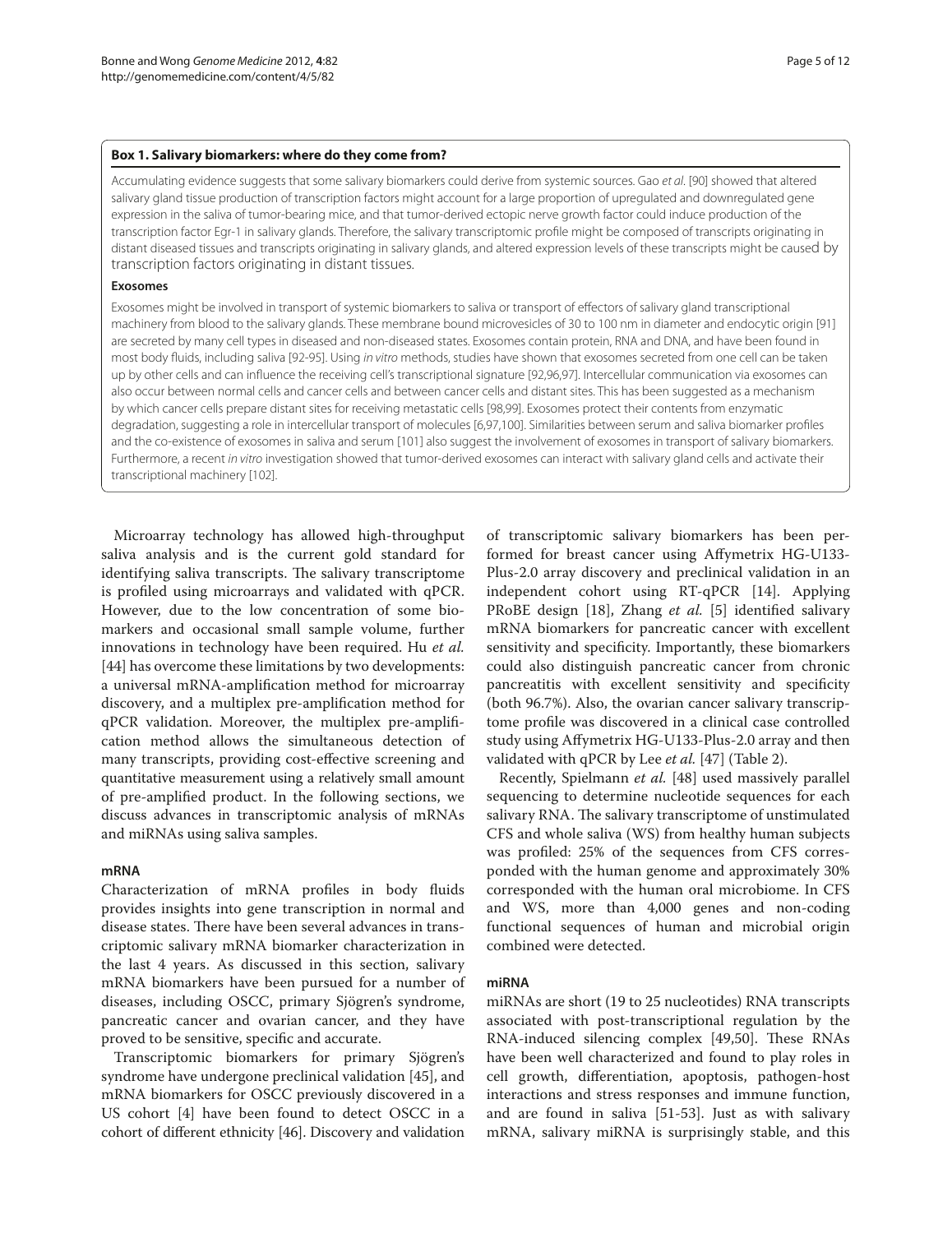was recently reported to be due to it being harbored in exosomes [54] (also see Box 1).

miRNAs are differentially expressed in several cancer cell types compared with normal cells, with observed differences that range from ten to over a hundredfold. Changes in mRNA levels in cancer cells are comparatively small, and miRNA has been found to be more useful for characterizing solid tumor types than mRNA. miRNA has been shown to accurately distinguish poorly differentiated tumors, whereas mRNA profiling on the same samples produced highly inaccurate results [52,55,56]. Therefore, miRNA cancer biomarkers are potentially very powerful, and if miRNA-based approaches also reveal similarly differential profiles using saliva samples they may become very useful in salivary diagnostics.

Park *et al.* [6] found significantly reduced levels of miRNAs miR-125a and miR-200a (known tumor suppressors) in the saliva of oral cancer patients compared with controls. Recent work has also shown that salivary miR-31 (implicated in tumorigenesis) was significantly elevated in all stages of oral cancer, and that salivary miR-31 was more abundant than blood miR-31, indicating the oral tumor origin of this biomarker [57].

# **The salivary proteome**

The use of surface-enhanced laser desorption/ionization time-of-flight (SELDI-TOF) mass spectrometry (MS), which allows rapid, high-throughput detection of proteins in minute sample volumes without pre-processing, has been reported for several diseases [58]. Recently, analysis of saliva for protein biomarker discovery has mainly been performed using two-dimensional difference gel electrophoresis (2D-DIGE) coupled with MS (which can identify around 300 proteins in a sample [59]), and liquid chromatograpy-MS (LC-MS) based techniques (which can identify more than 1,050 proteins in a sample; reviewed in [60]). Thus, liquid chromatographic separation appears to resolve protein species more precisely than gel electrophoresis methods. Recently, a multiplex protein array was also employed, providing high-throughput analysis [61]; however, this method requires some prior knowledge of likely analytes.

Despite these advances, the discovery and validation of salivary protein biomarkers provide challenges. Proteins generally have short half-lives, although there can be large differences in observed stability. Both the nature of peptides and the milieu of the oral cavity make salivary proteins vulnerable to degradation. Thus, protein-based salivary diagnostics require immediate processing and/or analysis of saliva samples, or the use of freezers and costly protease inhibitors. In a research setting, these requirements can be easily met. However, in clinical settings protein stabilization without freezers and specialized machinery may be required. Our laboratory has developed protein stabilization methods that allow storage of saliva samples at room temperature, without the need for expensive reagents and equipment [62,63].

Several different classes of salivary protein biomarkers have been reported. Endothelin-1, a vasoconstrictor, was reported as a potential biomarker for OSCC development in patients with oral lichen planus [64]. Interleukins IL-8 and IL-1β, glycoprotein M2BP (thought to be involved in natural killer cell activity enhancement, tumor suppression, interleukin production and cell aggregation), profilin (actin-binding protein, important for temporal and spatial control of actin microfilament growth), CD59 (complement regulatory protein), MRP14 (a protein involved in regulating myeloid cell function) and catalase (catalyses the conversion of hydrogen peroxide to water and oxygen) have been reported as salivary biomarkers for oral cancer [15,65-69], and immunoglobulins have long been described as salivary biomarkers for HIV infection [70,71].

#### **The salivary metabolome**

The metabolome is the complement of small-molecule metabolites. Similar to the transcriptome and proteome, the metabolome changes continually and any single profile is a snapshot reflecting gene and protein expression. Metabolomic investigations can generate quantitative data for metabolites in order to elucidate metabolic dynamics related to disease state and drug exposure [72].

Using capillary electrophoresis time-of-flight MS, Sugimoto *et al*. [7] identified metabolites for detecting oral, breast and pancreatic cancer, and periodontal disease. Multiple logistic regression models yielded AUCs of 0.865 for oral cancer, using a profile consisting of three oral-cancer-specific metabolites: taurine, piperidine and a peak with a mass-to-charge ratio (*m*/*z*) of 120.0801. A breast cancer profile consisting of taurine and lysine achieved an AUC of 0.973. A model consisting of a pancreatic-cancer-specific metabolite signature com‑ prising leucine with isoleucine, tryptophan, valine, glutamic acid, phenylalanine, glutamine and aspartic acid achieved an AUC of 0.993. Periodontal diseases achieved an AUC of 0.969 using a panel of only two markers, but the specific markers were not reported [7] (Tables 1 and 2). Using ultraperformance LC with quadrupole/time-offlight MS and multivariate statistical analysis, Wei *et al.* [8] demonstrated that a salivary metabolic profile comprising valine, lactic acid and phenylalanine could discriminate OSCC from controls and oral leukoplakia with good-to-excellent sensitivity, specificity and accuracy (Table 1). However, a limitation of metabolomics compared with genomics, transcriptomics and proteomics is the inability at times to specifically identify the differentially expressed metabolites, as exemplified by these findings [7,8,17] (Tables 1 and 2).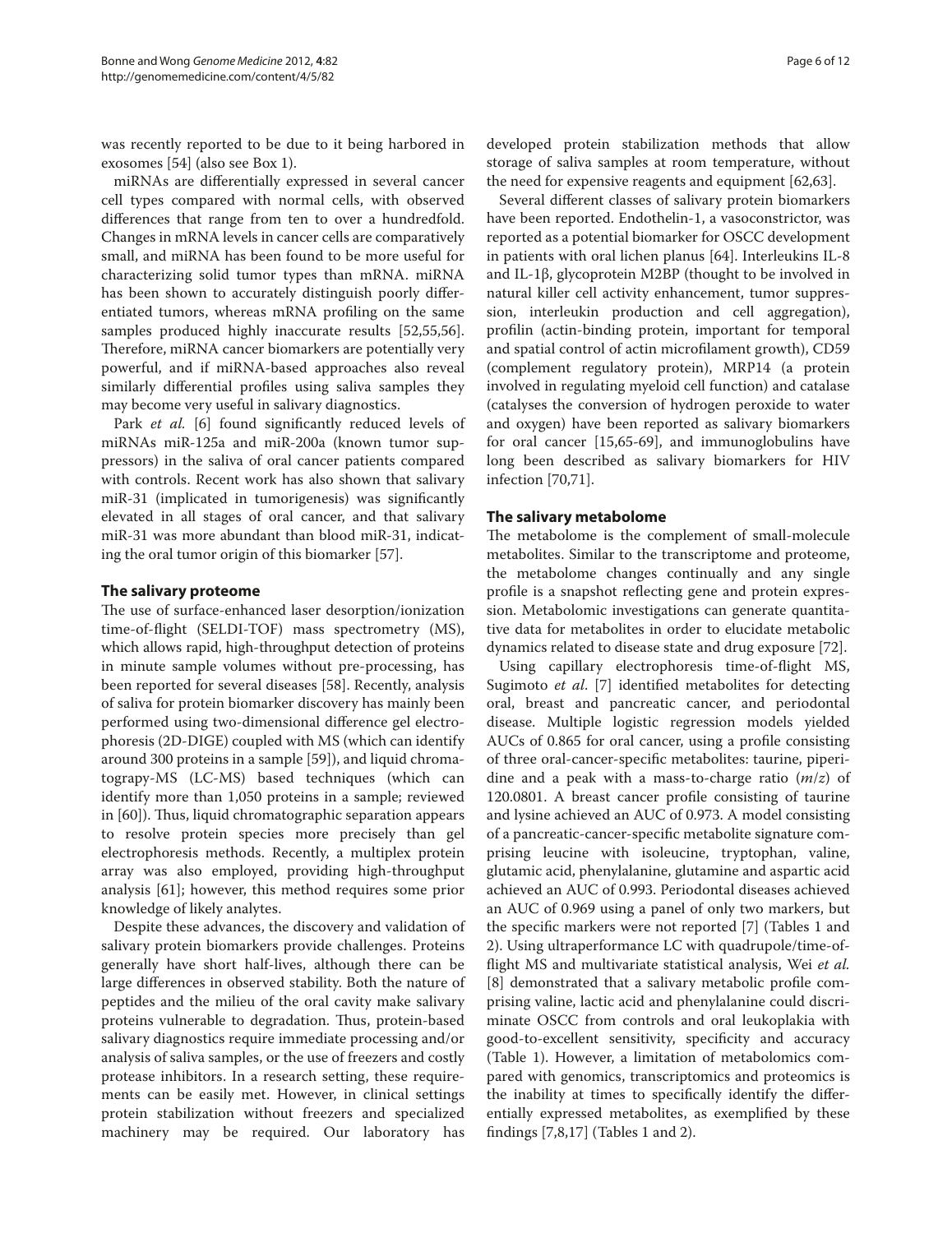# **Salivary diagnostics**

Early-stage disease detection is imperative for successful therapy for most cancers, and the ability to quickly identify suspicious lesions will also greatly reduce hospital burdens. In the future, salivary diagnostics is expected to facilitate rapid, easily accessible and noninvasive clinical diagnosis, thus allowing more cases of disease to be detected at early stages and decreasing mortality caused by oral and systemic cancers, and infectious diseases.

### **Oral disease detection**

Since the 1990s salivary diagnostics have been developed for oral diseases, allowing monitoring of periodontal disease and assessment of caries risk [73-75]. In recent years there have been many reports of potential salivary biomarkers for periodontal diseases found by candidate approaches, and conventional proteomics has been found to be highly accurate for detecting periodontitis as well as oral, head and neck cancers.

Several candidate approaches have elucidated biomarkers for periodontitis and responses to therapy. Gursoy *et al.* [76] compared the concentration of five specific salivary proteins, and the presence of five oral pathogens in patients with advanced periodontal disease and healthy controls. They found an association of IL-1β and oral pathogens with periodontitis. Using enzymelinked immunosorbent assay (ELISA), patients with chronic periodontitis were found to exhibit significantly lower IL-17 and significantly higher IL-18 saliva concentrations compared with healthy individuals [77].

In a response to therapy study, salivary biomarkers for periodontitis were assessed in adults with chronic periodontitis, in which 33 participants received oral hygiene instructions alone and 35 participants had conventional periodontal treatment comprising scaling and root planning combined with oral hygiene instructions. Saliva samples collected at intervals were analyzed for several proteins, and it was found that the levels of IL-1β, macrophage inflammatory protein  $1α$  (MIP- $1α$ , a chemokine produced by macrophages after bacterial endotoxin stimulation, which activates granulocytes), matrix metalloproteinase-8 (MMP-8, a collagen cleaving enzyme found in connective tissue and involved in degradation of extracellular matrix in both normal and disease processes) and osteoprotegerin (OPG, a decoy receptor that reduces the production of osteoclasts) detected in saliva reflected disease severity and response to therapy and may have potential use in monitoring periodontal disease [78].

Nomura *et al.* [16] found that a combination of alanine aminotransferase (a transaminase that catalyses two steps of the alanine cycle) level and *Porphyromonas gingivalis* ratio could indicate periodontal disease progression with 40% sensitivity and 96% specificity. Lee *et al.* [61] analyzed saliva samples using a multiplex protein array for selected biomarkers implicated in host defense, inflammation, tissue destruction and angiogenesis, and measured subgingival bacterial proportions by checkerboard DNA-DNA hybridization. The authors devised a system to discriminate 'high' and 'low' responders to treatment for gingivitis. Salivary IL-6 and IL-8 levels provided the best distinction between high and low responders (Table 2).

Proteomic and microbial studies have been used to successfully identify biomarkers for periodontal disease. Choi *et al.* [79] searched for potential protein biomarkers for periodontitis in gingival crevicular fluid using LCtandem MS (LC-MS-MS). Azurocidin (an antibiotic protein of azurophil granules with chemotactic activity) was identified as upregulated in gingival crevicular fluid, but not in saliva. ELISA was then used to verify upregulation of azurocidin, identifying the latter as a candidate biomarker for inflammatory periodontal disease [79]. Using SELDI-TOF MS, Hart *et al.* [80] characterized the oral flora and salivary proteome in caries-free and caries-active children, and found that a combination model of microbial-proteomic data was far more accurate than microbial or proteomic models alone. Their best model had a 6% test error, with >92% sensitivity, and >95% specificity.

Al-Sabbagh *et al.* [81] investigated salivary levels of bone-remodeling-related molecules in chronic periodontitis patients using ELISA. MIP-1α levels were found to be 18-fold higher in periodontitis patients than normal and clinical measures correlated significantly with MIP-1α levels, and achieved excellent sensitivity, specificity and accuracy (Table 2). In a study of dysplastic oral leukoplakia in relation to tobacco habits and periodontitis, Sharma *et al.* [82] found that increasing IL-6 levels correlated with increasing severity of dysplasia.

Discovery and validation of salivary biomarkers for OSCC followed, and has also been confirmed across ethnic backgrounds [46]. Many salivary biomarkers, identified using candidate as well as 'omic approaches (including metabolomic, transcriptomic (miRNA and mRNA), proteomic, epigenomic and microbial) have been described for oral, and head and neck cancers [4,6-8,22,23,25-29,46,57,64,65,67,83].

A comparison of salivary biomarkers for OSCCs and HNSCCs can be seen in Table 1. Several single marker candidates for OSCC have been reported, including *EDNRB* gene (which encodes endothelin receptor type B, a G-protein-coupled receptor that activates a phosphatidylinositol-calcium second messenger system) hyper‑ methylation [25,26], miRNAs miR-200a, miR-125a and miR-31 [6,57], and IL-8 protein [65], but only IL-8 has been shown to be a sensitive, specific and accurate single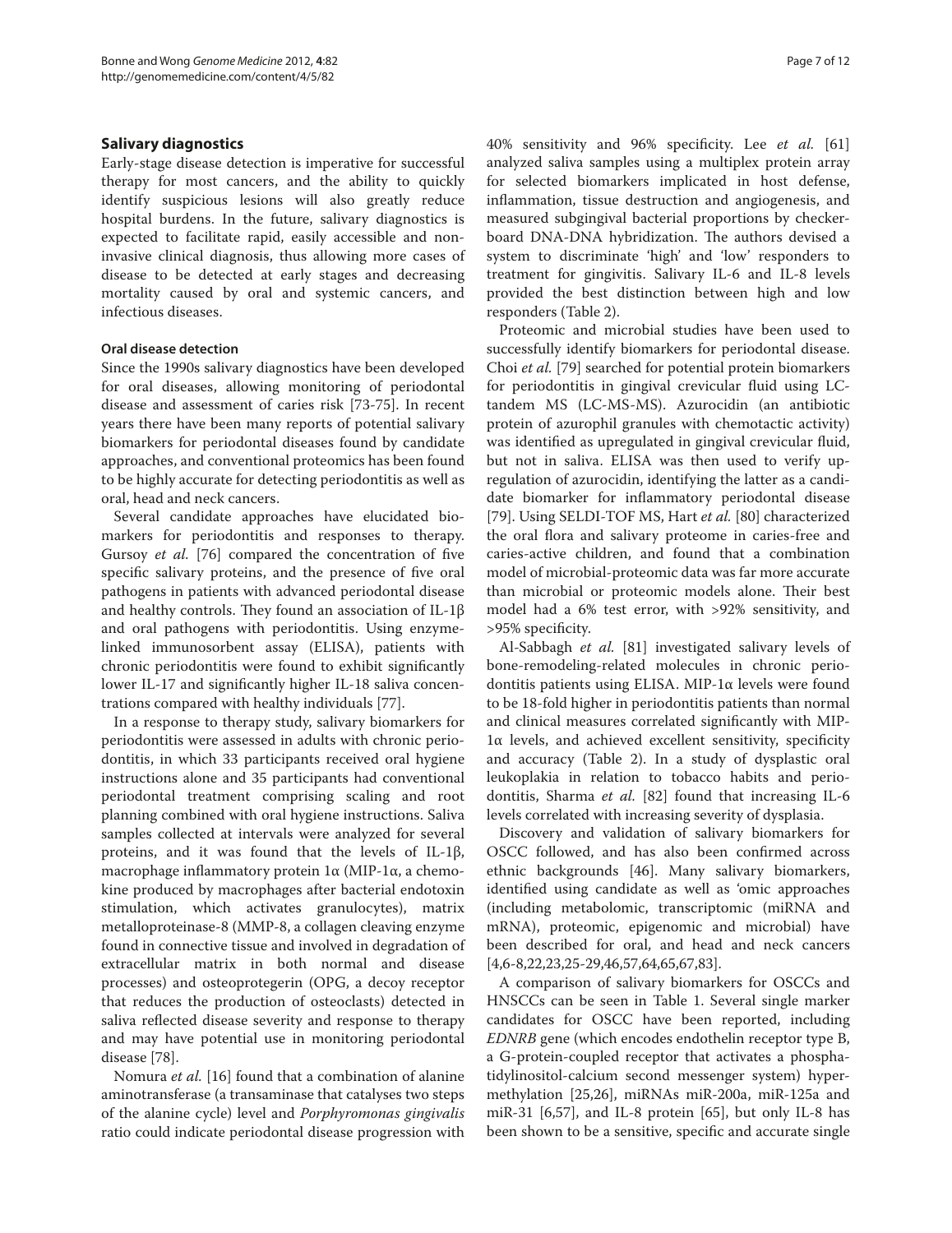marker for OSCC and could prove to be a cost-efficient analyte for OSCC detection.

Several biomarker panels have also been investigated for OSCC detection. An mRNA panel has been validated with excellent sensitivity, specificity and accuracy and could be considered 'second place' to IL-8 [67]. Interestingly, proteomic-transcriptomic combination panels have achieved good sensitivity, specificity and accuracy, but are lagging behind the transcriptomic panel in these performance measures [46]. A five-protein panel achieved higher sensitivity, lower specificity and similar accuracy to IL-8 alone [15]. Metabolomic markers for OSCC have also achieved good accuracy, but have not been validated [7,8]. Many epigenetic salivary biomarker panels have been reported and some have achieved 100% specificity, but accompanied by low sensitivity (62% [27]; Table 1), and have not been as stringently tested as proteomic and transcriptomic biomarkers.

#### **Systemic disease detection**

More recently, advances in biotechnology, genomics and proteomics have extended the range of salivary diagnostics to systemic disease monitoring. Possibly the most attractive attribute of salivary diagnostics is its implication in systemic disease diagnosis, due to the invasive nature and in some cases poor accuracy of current standard diagnostic methods [5].

Available tests for systemic cancers include invasive and expensive procedures (such as magnetic resonance imaging, biopsy, X-ray, computed tomography scan, exfoliative cytology, positron emission tomography scan and endoscopy). This, combined with significantly worse prognosis associated with late diagnosis, makes the prospect of salivary diagnostics particularly valuable in oncology. Available diagnostic methodologies for other systemic diseases, such as infections, have similar problems. In this section, we will discuss progress in the use of salivary biomarker-based approaches for diagnosis of pancreatic cancer, lung cancer and breast cancer and finally other systemic diseases.

# *Pancreatic cancer*

A significant milestone in salivary diagnostics was reached by Zhang *et al.* [5], with a prospective sample collection and retrospective double-blinded validation study that showed that a salivary transcriptome profile could detect early stage resectable pancreatic cancer. The use of the salivary transcriptome for detecting pancreatic cancer was also found to outperform currently used blood-based tests in terms of sensitivity and specificity, but did not allow sensitive detection of pancreatitis, unlike some blood-based tests. Farrell *et al.* [32] showed that variations in oral microbiota could possibly be used to detect pancreatic cancer and pancreatitis. Also, a metabolomic approach [7] has identified pancreatic-cancer-specific salivary metabolomic biomarkers that could distinguish pancreatic cancer from oral and breast cancer and normal controls. Although both the transcriptomic and the metabolomic biomarkers achieved excellent accuracy for this disease, only the transcriptomic panel has been validated (Table 2).

#### *Lung cancer*

Currently, lung cancer may be detected with chest X-ray and computed tomography, and diagnosis is confirmed via biopsy. Thus, lung cancer detection is limited by stage of disease, and more than 75% of cases are diagnosed in the late stages, significantly reducing survival rate. Lung cancer is often asymptomatic or presents with nonspecific symptoms, so there is considerable need for noninvasive approaches for earlier detection of disease [59,84].

Using 2D-DIGE and MS, Xiao *et al.* [59] performed proteomic analysis of saliva samples from lung cancer patients. Sixteen candidate biomarkers were discovered and further verified. Three candidate markers (calprotectin, a calcium and zinc binding protein, zinc-α-2glycoprotein, a lipolysis stimulating protein, and haptoglobin hp2, a protein that binds free plasma hemoglobin) achieved good sensitivity and excellent specificity and accuracy (Table 2).

Zhang *et al.* [84] profiled the salivary lung cancer transcriptome and discovered and pre-validated a panel of seven highly discriminatory mRNAs: *BRAF* (which encodes the protein B-Raf, and is involved in directing cell growth), *CCNI* (which encodes the protein cyclin-I, and binds activated cyclin-dependant kinase 5), *EGFR*  (epidermal growth factor receptor), *FGF19* (fibroblast growth factor 19, involved in many biological processes, including morphogenesis and cell growth, and tumor growth and invasion), *FRS2* (fibroblast growth factor receptor substrate 2, an adapter protein that links fibroblast growth factor and nerve growth factor receptors to downstream signaling pathways), *GREB1* (growth regulation by estrogen in breast cancer 1, an early response gene in the estrogen receptor pathway), and *LZTS1*  (leucine zipper putative tumor suppressor 1, a putative tumor suppressor gene). A panel consisting of five of these markers differentiated lung cancer from normal subjects with 93.75% sensitivity and 82.81% specificity (Table 2).

Surface-enhanced Raman spectroscopy (SERS) was recently employed by Li *et al.* [17] to identify biomarkers for lung cancer. SERS revealed nine peaks (assigned to amino acids and nucleic acid bases) that could distinguish samples from patients with lung cancer and controls with 86% accuracy, 94% sensitivity and 81% specificity. Thus, for lung cancer, both transcriptomic and proteomic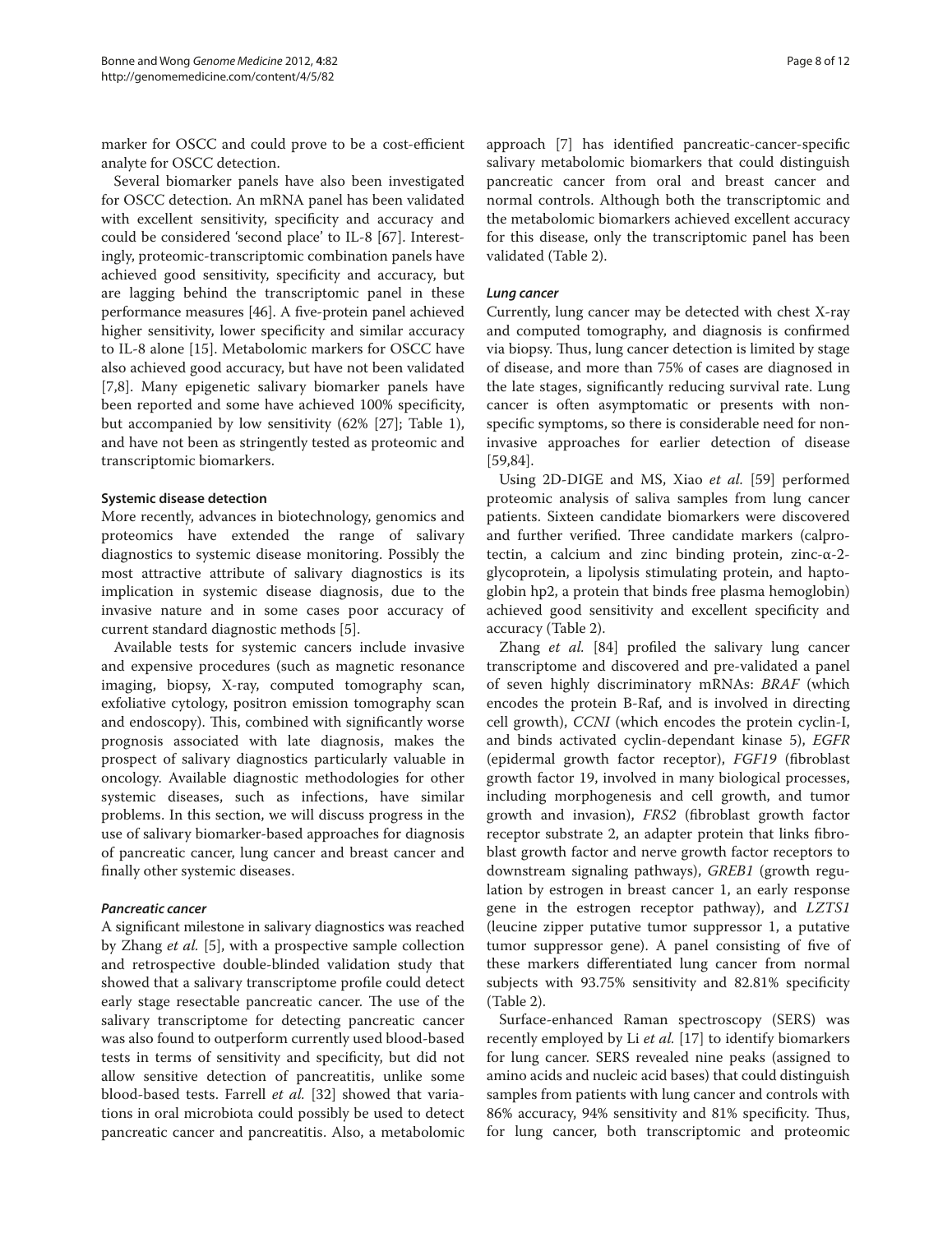approaches are proving highly useful for biomarker development, and metabolomic approaches are also showing promise (Table 2).

#### *Breast cancer*

Today, breast cancer detection employs physical examination and imaging techniques. Emerging technologies such as molecular analysis of nipple fluid aspirate and ductal lavage samples [85] provide improved accuracy and potentially earlier diagnosis, but are invasive and limited to high-risk patients. Several earlier studies indicated the potential for salivary proteomic detection of breast cancer and its potential use in monitoring response to treatment, and the use of single markers, such as salivary protein c-erbB-2, has also been investigated [9-12].

Cao *et al.* [86] investigated the salivary proteome of breast cancer patients compared with healthy individuals. Saliva samples were analyzed with isobaric tags for relative and absolute quantitation (iTRAQ) technology coupled with LC-MS-MS. Of 464 identified proteins, 9 were associated with breast cancer and had a 1.5-fold upregulation or downregulation. Recently, preclinical validation of transcriptomic and proteomic salivary biomarkers with diagnostic power for breast cancer or ovarian cancer has also been reported [14,47]. However, the metabolomic approach to breast cancer detection has shown better results than the combination proteomictranscriptomic approach in terms of accuracy (Table 2).

#### *Other systemic diseases*

Advances in the use of salivary biomarkers for detecting autoimmune diseases, systemic microbial infections and diabetes have been described recently [2,45,70,87]. Menezes *et al.* [88] investigated hepatitis C virus (HCV) loads in saliva and serum samples from HCV-infected individuals using qPCR, and found that HCV RNA could be consistently detected in saliva of HCV-infected individuals, although at significantly lower levels than in serum.

Border *et al.* [89] performed label-free differential protein expression analysis using multidimensional LC-MS-MS to characterize the proteome of saliva collected from edentulous type 2 diabetic patients compared with non-diabetic controls. Several proteins, PLUNC (palate, lung and nasal epithelium carcinoma-associated protein, a secretory protein expressed in the upper airways and nasopharyngeal regions), GAPDH (glyceraldehyde-3phosphate dehydrogenase, an enzyme that catalyses the sixth step of glycolysis), SAA (serum amyloid A, an adipolipoprotein associated with high density lipoproteins in plasma), serotransferrin (an iron-binding trans‑ port protein), PIP (prolactin-induced protein, an aspartyl protease that inhibits T-lymphocyte programmed cell



General population

death), A2MG ( $α2$ -macroglobulin, a broad protease inhibitor), and cystatin S and cystatin SN (protein inhibitors of cysteine proteinases), were found to have diagnostic potential for type 2 diabetes but require further testing to determine clinical value.

#### **Concluding remarks**

The use of saliva as a diagnostic specimen avoids the pain, anxiety and infection risk associated with traditional methods of specimen collection, such as blood sampling or tissue biopsy. Saliva sampling also facilitates the collection of multiple subsequent samples for disease monitoring. Processing and analysis of saliva is also much easier than blood and other samples. Unlike blood, saliva does not clot and salivary analytes are very stable. Analytes must be cost efficiently and easily stabilized for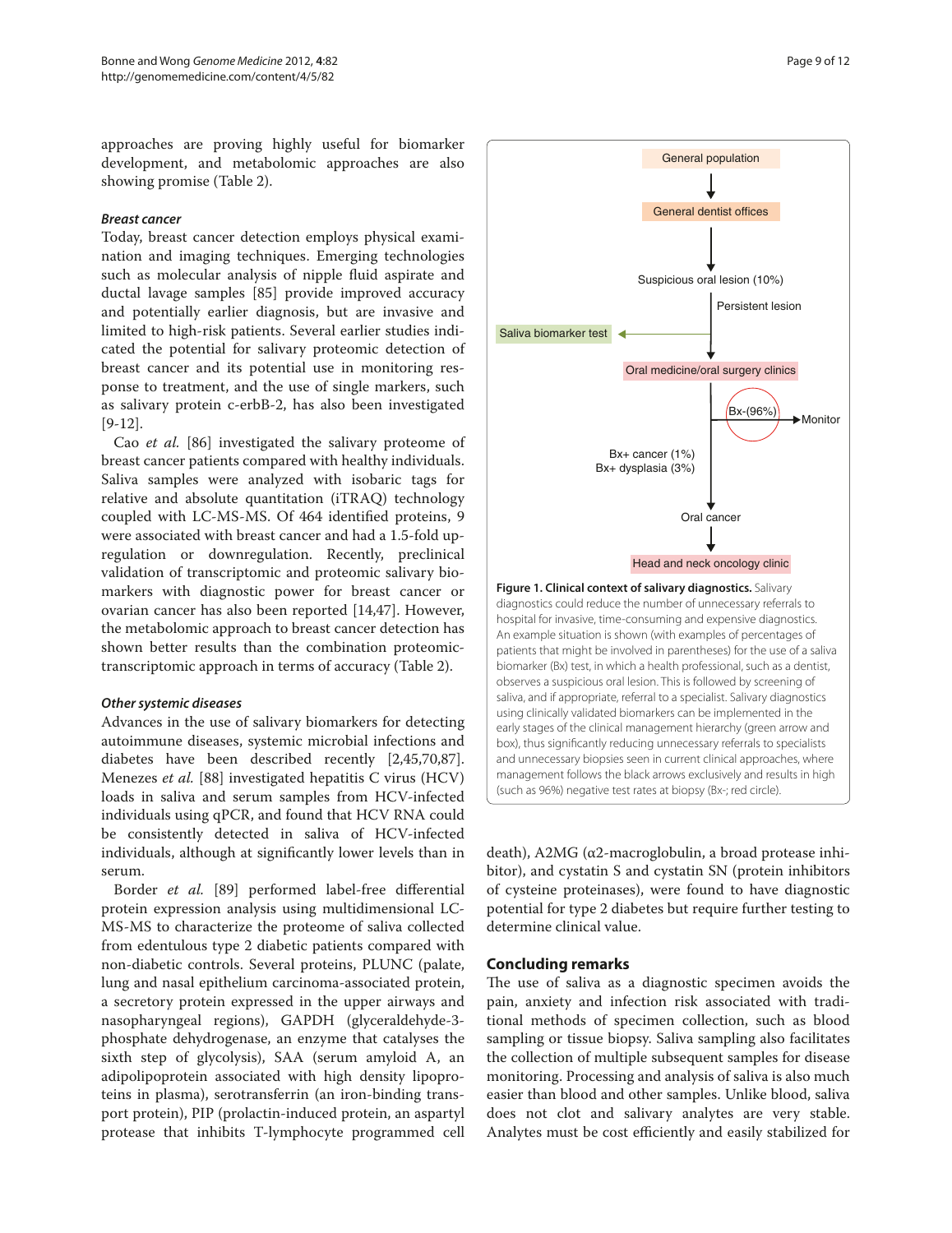storage until analysis or transport to the laboratory. Technologies for saliva sampling and stabilization, and point-of-care technology that can allow accurate detection of biomarkers without any processing of saliva samples are currently available or being developed. Using such approaches, salivary diagnostics could be performed without the need for specially trained professionals or be incorporated as part of primary healthcare, greatly reducing burdens on hospitals relating to costly, complex and invasive diagnostic procedures (Figure 1). However, most reports on individual biomarkers and multiple biomarker panels have been only preliminary and require further validation before testing at the clinical level.

Transcriptomic and proteomic approaches to biomarker development have so far had the most progress towards clinical testing. Salivary biomarkers for a range of cancers, both local and distant to the oral cavity, have been characterized and validated at the pre-clinical level. Certainly, salivary biomarkers for oral diseases such as OSCC are likely to become clinically implemented before those for systemic cancers, as they have been well described and validated and often originate locally to the oral cavity where the biospecimen is collected, lending legitimacy to such biomarkers.

The transfer of scientific knowledge of salivary biomarkers to clinical applications is a challenging process that has rarely resulted in clinical implementation. Understanding the sources of salivary biomarkers (for example, exosomes; Box 1) will be a significant objective in the development of salivary diagnostics, as this will provide the rationale for the use of salivary biomarkers for systemic diseases. Our group and others continue to investigate the mechanisms by which salivary biomarkers appear in saliva, and to develop technologies for detecting biomarkers with high sensitivity and specificity in pursuit of compliance at the FDA level.

#### **Abbreviations**

AUC, area under the receiver operating characteristic curve; ARE, AU-rich element; CFS, cell-free saliva; EBV, Epstein-Barr virus; ELISA, enzyme-linked immunosorbent assay; HCV, hepatitis C virus; HNSCC, head and neck squamous cell carcinoma; HOMIM, Human Oral Microbe Identification Microarray; IL, interleukin; LC-MS, liquid chromatography-mass spectrometry; LC-MS-MS, liquid chromatography-tandem mass spectrometry; miRNA, microRNA; MS, mass spectrometry; NPC, nasopharyngeal carcinoma; OSCC, oral squamous cell carcinoma; PCR, polymerase chain reaction; PRoBE, prospective specimen collection and retrospective blinded evaluation; qPCR, quantitative PCR; RT-PCR, reverse transcription PCR; RT-qPCR, reverse transcription quantitative PCR; SELDI-TOF, surface-enhanced laser desorption/ ionization time-of-flight mass spectrometry; SERS, surface-enhanced Raman spectroscopy; WS, whole saliva; 2D-DIGE, two-dimensional difference gel electrophoresis.

#### **Competing interests**

The authors declare that they have no proprietary, financial or other personal interest of any nature or kind in any product, service and/or company that is presented in this article except for the following: Dr Wong reports proprietary interests in RNAmeTRIX Inc., a molecular diagnostic company, and personal interests in intellectual properties in salivary diagnostics technologies.

#### Published: 30 October 2012

#### **References**

- 1. Gorr SU: Antimicrobial peptides in periodontal innate defense. *Front Oral Biol* 2012, 15:84-98.
- 2. Zaka-ur-Rab Z, Abqari S, Shahab T, Islam N, Shukla I: Evaluation of salivarv anti-Salmonella typhi lipopolysaccharide IgA ELISA for serodiagnosis of typhoid fever in children. *Arch Dis Child* 2012, 97:236-238.
- 3. Denny P, Hagen FK, Hardt M, Liao L, Yan W, Arellanno M, Bassilian S, Bedi GS, Boontheung P, Cociorva D, Delahunty CM, Denny T, Dunsmore J, Faull KF, Gilligan J, Gonzalez-Begne M, Halgand F, Hall SC, Han X, Henson B, Hewel J, Hu S, Jeffrey S, Jiang J, Loo JA, Ogorzalek Loo RR, Malamud D, Melvin JE, Miroshnychenko O, Navazesh M, *et al*.: The proteomes of human parotid and submandibular/sublingual gland salivas collected as the ductal secretions. *J Proteome Res* 2008, 7:1994-2006.
- Li Y, St John MAR, Zhou X, Kim Y, Sinha U, Jordan RCK, Eisele D, Abemayor E, Elashoff D, Park N, Wong DT: Salivary transcriptome diagnostics for oral cancer detection. *Clin Cancer Res* 2004, 10:8442-8450.
- 5. Zhang L, Farrell J, Zhou H, Elashoff D, Akin D, Park N, Chia D, Wong DT: Salivary transcriptomic biomarkers for detection of resectable pancreatic cancer. *Gastroenterology* 2010, 138:949-957.e1-7.
- 6. Park NJ, Zhou H, Elashoff D, Henson BS, Kastratovic DA, Abemayor E, Wong DT: Salivary microRNA: discovery, characterization, and clinical utility for oral cancer detection. *Clin Cancer Res* 2009, 15:5473-5477.
- 7. Sugimoto M, Wong DT, Hirayama A, Soga T, Tomita M: Capillary electrophoresis mass spectrometry-based saliva metabolomics identified oral, breast and pancreatic cancer-specific profiles. *Metabolomics* 2010, 6:78-95.
- 8. Wei J, Xie G, Zhou Z, Shi P, Qiu Y, Zheng X, Chen T, Su M, Zhao A, Jia W: Salivary metabolite signatures of oral cancer and leukoplakia. *Int J Cancer*  2011, 129:2207-2217.
- Streckfus CF, Bigler LR, Zwick M: The use of surface-enhanced laser desorption/ionization time-of-flight mass spectrometry to detect putative breast cancer markers in saliva: a feasibility study. *J Oral Pathol Med* 2006, 35:292-300.
- 10. Bigler LR, Streckfus CF, Copeland L, Burns R, Dai XL, Kuhn M, Martin P, Bigler SA: The potential use of saliva to detect recurrence of disease in women with breast carcinoma. *J Oral Pathol Med* 2002, 31:421-431.
- 11. Streckfus C, Bigler L: The use of soluble, salivary c-erbB-2 for the detection and post-operative follow-up of breast cancer in women: the results of a five-year translational research study. *Adv Dent Res* 2005, 18:17-24.
- 12. Streckfus C, Bigler L, Dellinger T, Dai X, Kingman A, Thigpen JT: The presence of soluble c-erbB-2 in saliva and serum among women with breast carcinoma: a preliminary study. *Clin Cancer Res* 2000, 6:2363-2370.
- 13. Navarro MA, Mesia R, Diez-Gibert O, Rueda A, Ojeda B, Alonso MC: Epidermal growth factor in plasma and saliva of patients with active breast cancer and breast cancer patients in follow-up compared with healthy women. *Breast Cancer Res Treat* 1997, 42:83-86.
- 14. Zhang L, Xiao H, Karlan S, Zhou H, Gross J, Elashoff D, Akin D, Yan X, Chia D, Karlan B, Wong DT: Discovery and preclinical validation of salivary transcriptomic and proteomic biomarkers for the non-invasive detection of breast cancer. *PLoS One* 2010, 5:e15573.
- 15. Hu S, Arellano M, Boontheung P, Wang J, Zhou H, Jiang J, Elashoff D, Wei R, Loo JA, Wong DT: Salivary proteomics for oral cancer biomarker discovery. *Clin Cancer Res* 2008, 14:6246-6252.
- 16. Nomura Y, Shimada Y, Hanada N, Numabe Y, Kamoi K, Sato T, Gomi K, Arai T, Inagaki K, Fukuda M, Noguchi T, Yoshie H: Salivary biomarkers for predicting the progression of chronic periodontitis. *Arch Oral Biol* 2012, 57:413-420.
- 17. Li X, Yang T, Lin J: Spectral analysis of human saliva for detection of lung cancer using surface-enhanced Raman spectroscopy. *J Biomed Opt* 2012, 17:037003.
- 18. Pepe MS, Feng Z, Janes H, Bossuyt PM, Potter JD: Pivotal evaluation of the accuracy of a biomarker used for classification or prediction: standards for study design. *J Natl Cancer Inst* 2008, 100:1432-1438.
- 19. Fabian TK, Fejerdy P, Csermely P: Salivary genomics, transcriptomics and proteomics: the emerging concept of the oral ecosystem and their use in the early diagnosis of cancer and other diseases. *Curr Genomics* 2008, 9:11-21.
- 20. Nunes AP, Oliveira IO, Santos BR, Millech C, Silva LP, Gonzalez DA, Hallal PC, Menezes AM, Araujo CL, Barros FC: Quality of DNA extracted from saliva samples collected with the Oragene DNA self-collection kit. *BMC Med Res*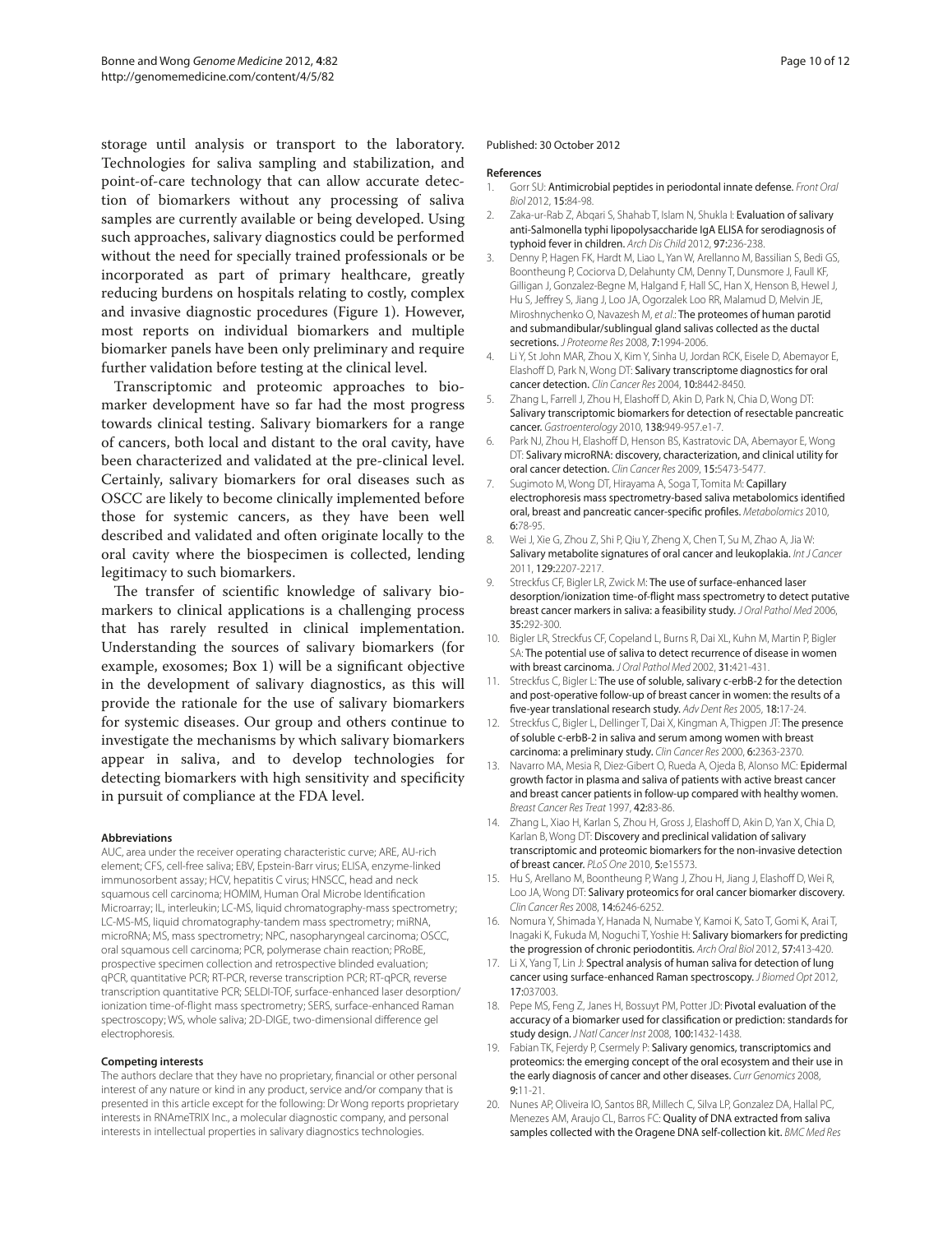*Methodol* 2012, 12:65.

- 21. Pow EH, Law MY, Tsang PC, Perera RA, Kwong DL: Salivary Epstein-Barr virus DNA level in patients with nasopharyngeal carcinoma following radiotherapy. *Oral Oncol* 2011, 47:879-882.
- 22. Shaw R: The epigenetics of oral cancer. *Int J Oral Maxillofac Surg* 2006, 35:101-108.
- 23. Carvalho AL, Jeronimo C, Kim MM, Henrique R, Zhang Z, Hoque MO, Chang S, Brait M, Nayak CS, Jiang WW, Claybourne Q, Tokumaru Y, Lee J, Goldenberg D, Garrett-Mayer E, Goodman S, Moon CS, Koch W, Westra WH, Sidransky D, Califano JA: Evaluation of promoter hypermethylation detection in body fluids as a screening/diagnosis tool for head and neck squamous cell carcinoma. *Clin Cancer Res* 2008, 14:97-107.
- 24. Chang X, Monitto CL, Demokan S, Kim MS, Chang SS, Zhong X, Califano JA, Sidransky D: Identification of hypermethylated genes associated with cisplatin resistance in human cancers. *Cancer Res* 2010, 70:2870-2879.
- 25. Demokan S, Chang X, Chuang A, Mydlarz WK, Kaur J, Huang P, Khan Z, Khan T, Ostrow KL, Brait M, Hoque MO, Liegeois NJ, Sidransky D, Koch W, Califano JA: KIF1A and EDNRB are differentially methylated in primary HNSCC and salivary rinses. *Int J Cancer* 2010, 127:2351-2359.
- 26. Pattani KM, Zhang Z, Demokan S, Glazer C, Loyo M, Goodman S, Sidransky D, Bermudez F, Jean-Charles G, McCaffrey T, Padhya T, Phelan J, Spivakovsky S, Bowne HY, Goldberg JD, Rolnitzky L, Robbins M, Kerr AR, Sirois D, Califano JA: Endothelin receptor type B gene promoter hypermethylation in salivary rinses is independently associated with risk of oral cavity cancer and premalignancy. *Cancer Prev Res (Phila)* 2010, 3:1093-1103.
- 27. Viet CT, Schmidt BL: Methylation array analysis of preoperative and postoperative saliva DNA in oral cancer patients. *Cancer Epidemiol Biomarkers Prev* 2008, 17:3603-3611.
- 28. Righini CA, de Fraipont F, Timsit JF, Faure C, Brambilla E, Reyt E, Favrot MC: Tumor-specific methylation in saliva: a promising biomarker for early detection of head and neck cancer recurrence. *Clin Cancer Res* 2007, 13:1179-1185.
- 29. Carvalho AL, Henrique R, Jeronimo C, Nayak CS, Reddy AN, Hoque MO, Chang S, Brait M, Jiang WW, Kim MM, Claybourne Q, Goldenberg D, Khan Z, Khan T, Westra WH, Sidransky D, Koch W, Califano JA: Detection of promoter hypermethylation in salivary rinses as a biomarker for head and neck squamous cell carcinoma surveillance. *Clin Cancer Res* 2011, 17:4782-4789.
- 30. Guerrero-Preston R, Soudry E, Acero J, Orera M, Moreno-Lopez L, Macia-Colon G, Jaffe A, Berdasco M, Ili-Gangas C, Brebi-Mieville P, Fu Y, Engstrom C, Irizarry RA, Esteller M, Westra W, Koch W, Califano J, Sidransky D: NID2 and HOXA9 promoter hypermethylation as biomarkers for prevention and early detection in oral cavity squamous cell carcinoma tissues and saliva. *Cancer Prev Res (Phila)* 2011, 4:1061-1072.
- 31. Huyghe A, Francois P, Charbonnier Y, Tangomo-Bento M, Bonetti EJ, Paster BJ, Bolivar I, Baratti-Mayer D, Pittet D, Schrenzel J: Novel microarray design strategy to study complex bacterial communities. *Appl Environ Microbiol*  2008, 74:1876-1885.
- 32. Farrell JJ, Zhang L, Zhou H, Chia D, Elashoff D, Akin D, Paster BJ, Joshipura K, Wong DT: Variations of oral microbiota are associated with pancreatic diseases including pancreatic cancer. *Gut* 2012, 61:582-588.
- 33. Gold JS, Bayar S, Salem RR: Association of *Streptococcus bovis* bacteremia with colonic neoplasia and extracolonic malignancy. *Arch Surg* 2004, 139:760-765.
- 34. Joshipura KJ, Douglass CW, Willett WC: Possible explanations for the tooth loss and cardiovascular disease relationship. *Ann Periodontol* 1998, 3:175-183.
- 35. Meurman JH: Oral microbiota and cancer. *J Oral Microbiol* 2010, 2. doi:10.3402/jom.v2i0.5195.
- 36. Morrison HI, Ellison LF, Taylor GW: Periodontal disease and risk of fatal coronary heart and cerebrovascular diseases. *J Cardiovasc Risk* 1999, 6:7-11.
- 37. Goldenberg RL, Culhane JF: Preterm birth and periodontal disease. *N Engl J Med* 2006, 355:1925-1927.
- 38. Garcia JM, Garcia V, Pena C, Dominguez G, Silva J, Diaz R, Espinosa P, Citores MJ, Collado M, Bonilla F: Extracellular plasma RNA from colon cancer patients is confined in a vesicle-like structure and is mRNA-enriched. *RNA*  2008, 14:1424-1432.
- 39. Tinzl M, Marberger M, Horvath S, Chypre C: DD3 RNA analysis in urine? A new perspective for detecting prostate cancer. *Eur Urol* 2004, 46:182-187.
- 40. Kumar SV, Hurteau GJ, Spivack SD: Validity of messenger RNA expression analyses of human saliva. *Clin Cancer Res* 2006, 12:5033-5039.
- 41. Lee YH, Zhou H, Reiss JK, Yan X, Zhang L, Chia D, Wong DT: Direct saliva

transcriptome analysis. *Clin Chem* 2011, 57:1295-1302.

- 42. Park NJ, Yu T, Nabili V, Brinkman BM, Henry S, Wang J, Wong DT: RNAprotect saliva: An optimal room-temperature stabilization reagent for the salivary transcriptome. *Clin Chem* 2006, 52:2303-2304.
- 43. Zimmermann BG, Wong DT: Salivary mRNA targets for cancer diagnostics. *Oral Oncol* 2008, 44:425-429.
- 44. Hu Z, Zimmermann BG, Zhou H, Wang J, Henson BS, Yu W, Elashoff D, Krupp G, Wong DT: Exon-level expression profiling: a comprehensive transcriptome analysis of oral fluids. *Clin Chem* 2008, 54:824-832.
- 45. Hu S, Gao K, Pollard R, Arellano-Garcia M, Zhou H, Zhang L, Elashoff D, Kallenberg CG, Vissink A, Wong DT: Preclinical validation of salivary biomarkers for primary Sjogren's syndrome. *Arthritis Care Res (Hoboken)*  2010, 62:1633-1638.
- 46. Brinkmann O, Kastratovic DA, Dimitrijevic MV, Konstantinovic VS, Jelovac DB, Antic J, Nesic VS, Markovic SZ, Martinovic ZR, Akin D, Spielmann N, Zhou H, Wong DT: Oral squamous cell carcinoma detection by salivary biomarkers in a Serbian population. *Oral Oncol* 2011, 47:51-55.
- 47. Lee Y, Kim JH, Zhou H, Kim BW, Wong DT: Salivary transcriptomic biomarkers for detection of ovarian cancer: for serous papillary adenocarcinoma. *J Mol Med (Berl)* 2011, 90:427-434.
- 48. Spielmann N, Ilsley D, Gu J, Lea K, Brockman J, Heater S, Setterquist R, Wong D: The human salivary RNA transcriptome revealed by massively parallel sequencing. *Clin Chem* 2012, 58:1314-1321.
- 49. Bartel DP: MicroRNAs: Target recognition and regulatory functions. *Cell*  2009, 136:215-233.
- 50. Bartel DP: MicroRNAs: genomics, biogenesis, mechanism, and function. *Cell* 2004, 116:281-297.
- 51. Zeng Y: Principles of micro-RNA production and maturation. *Oncogene*  2006, 25:6156-6162.
- 52. Lu J, Getz G, Miska EA, Alvarez-Saavedra E, Lamb J, Peck D, Sweet-Cordero A, Ebert BL, Mak RH, Ferrando AA, Downing JR, Jacks T, Horvitz HR, Golub TR: MicroRNA expression profiles classify human cancers. *Nature* 2005, 435:834-838.
- 53. Stadler BM, Ruohola-Baker H: Small RNAs: keeping stem cells in line. *Cell*  2008, 132:563-566.
- 54. Gallo A, Tandon M, Alevizos I, Illei GG: The majority of microRNAs detectable in serum and saliva is concentrated in exosomes. *PLoS One*, 2012, 7:e30679.
- 55. Mi S, Lu J, Sun M, Li Z, Zhang H, Neilly MB, Wang Y, Qian Z, Jin J, Zhang Y, Bohlander SK, Le Beau MM, Larson RA, Golub TR, Rowley JD: MicroRNA expression signatures accurately discriminate acute lymphoblastic leukemia from acute myeloid leukemia. *Proc Natl Acad Sci U S A* 2007, 104:19971-19976.
- 56. Jiang J, Lee EJ, Gusev Y, Schmittgen TD: Real-time expression profiling of microRNA precursors in human cancer cell lines. *Nucleic Acids Res* 2005, 33:5394-5403.
- 57. Liu C, Lin SC, Yang C, Cheng HW, Chang KW: Exploiting salivary miR-31 as a clinical biomarker of oral squamous cell carcinoma. *Head Neck* 2012, 34:219-224.
- 58. Al-Tarawneh SK, Bencharit S: Applications of surface-enhanced laser desorption/ionization time-of-flight (SELDI-TOF) mass spectrometry in defining salivary proteomic profiles. *Open Dent J* 2009, 3:74-79.
- 59. Xiao H, Zhang L, Zhou H, Lee JM, Garon EB, Wong DT: Proteomic analysis of human saliva from lung cancer patients using two-dimensional difference gel electrophoresis and mass spectrometry. *Mol Cell Proteomics* 2012, 11:M111.012112.
- 60. Liu J, Duan Y: Saliva: A potential media for disease diagnostics and monitoring. *Oral Oncol* 2012, 48:569-577.
- 61. Lee A, Ghaname CB, Braun TM, Sugai JV, Teles RP, Loesche WJ, Kornman KS, Giannobile WV, Kinney JS: Bacterial and salivary biomarkers predict the gingival inflammatory profile. *J Periodontol* 2012, 83:79-89.
- 62. Xiao H, Wong DT: Method development for proteome stabilization in human saliva. *Anal Chim Acta* 2012, 722:63-69.
- 63. Jiang J, Park NJ, Hu S, Wong DT: A universal pre-analytic solution for concurrent stabilization of salivary proteins, RNA and DNA at ambient temperature. *Arch Oral Biol* 2009, 54:268-273.
- 64. Cheng YS, Rees T, Jordan L, Oxford L, O'Brien J, Chen HS, Wong D: Salivary endothelin-1 potential for detecting oral cancer in patients with oral lichen planus or oral cancer in remission. *Oral Oncol* 2011, 47:1122-1126.
- 65. St John MA, Li Y, Zhou X, Denny P, Ho CM, Montemagno C, Shi W, Qi F, Wu B, Sinha U, Jordan R, Wolinsky L, Park NH, Liu H, Abemayor E, Wong DT: Interleukin 6 and interleukin 8 as potential biomarkers for oral cavity and